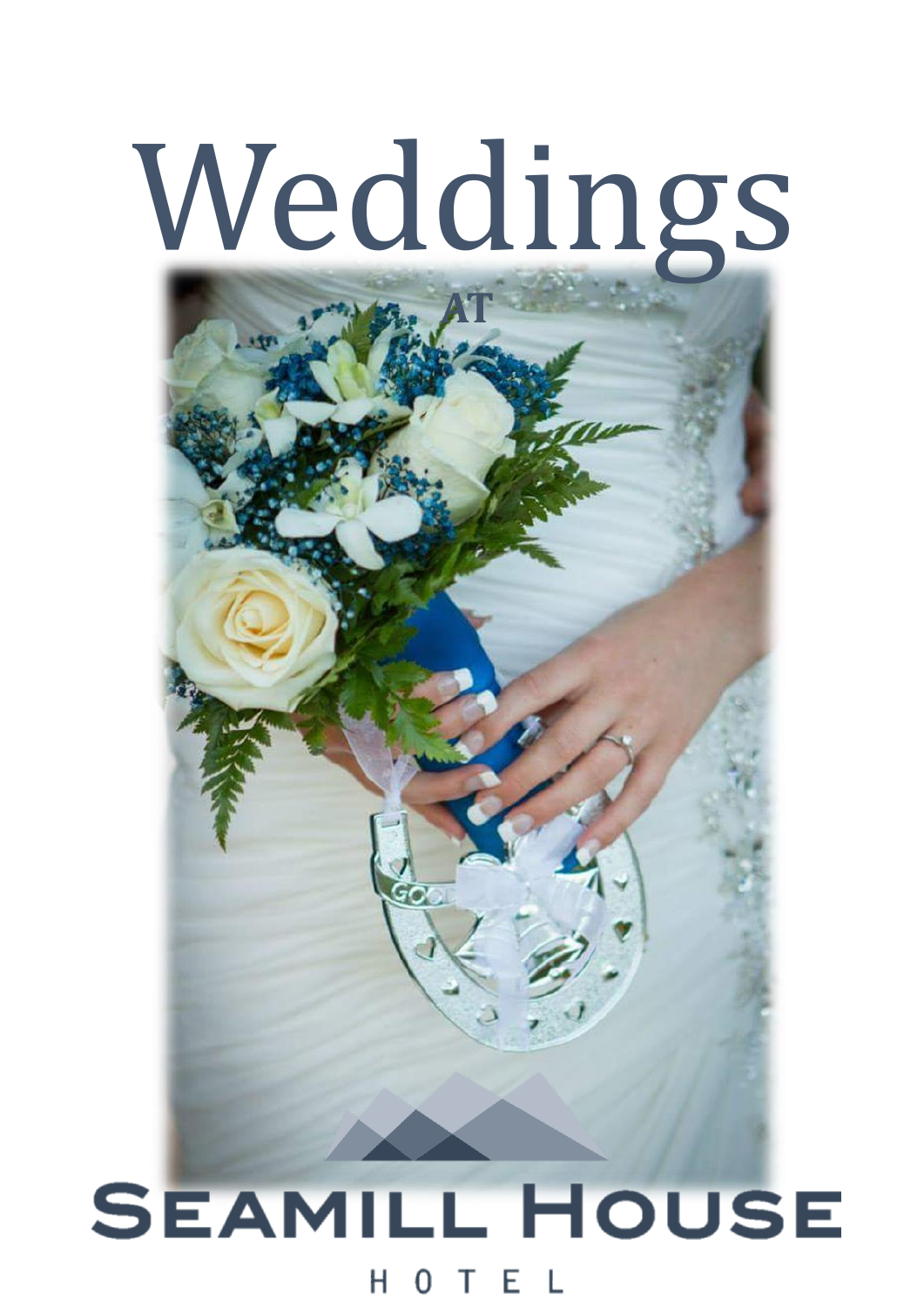## *Welcome*

Seamill House is a beautifully renovated boutique hotel on the North Ayrshire coast. We pride ourselves on offering first class service in luxurious but relaxed surroundings, ensuring a truly memorable occasion.

Perched in an elevated position boasting breathtaking views over the Firth of Clyde tot the Isle of Arran, Seamill House is the perfect setting to start your happily ever after.

Although our brochure features an array of images of Seamill House and the stunning views, we strongly recommend arranging a tour so we can discuss your day in detail and for you take in the venue in person.

*"This place is what I would call a cut above most places. The attention to detail, the service, the excellent friendly staff and of course the wonderful views of Arran all made for a very special dining experience."*

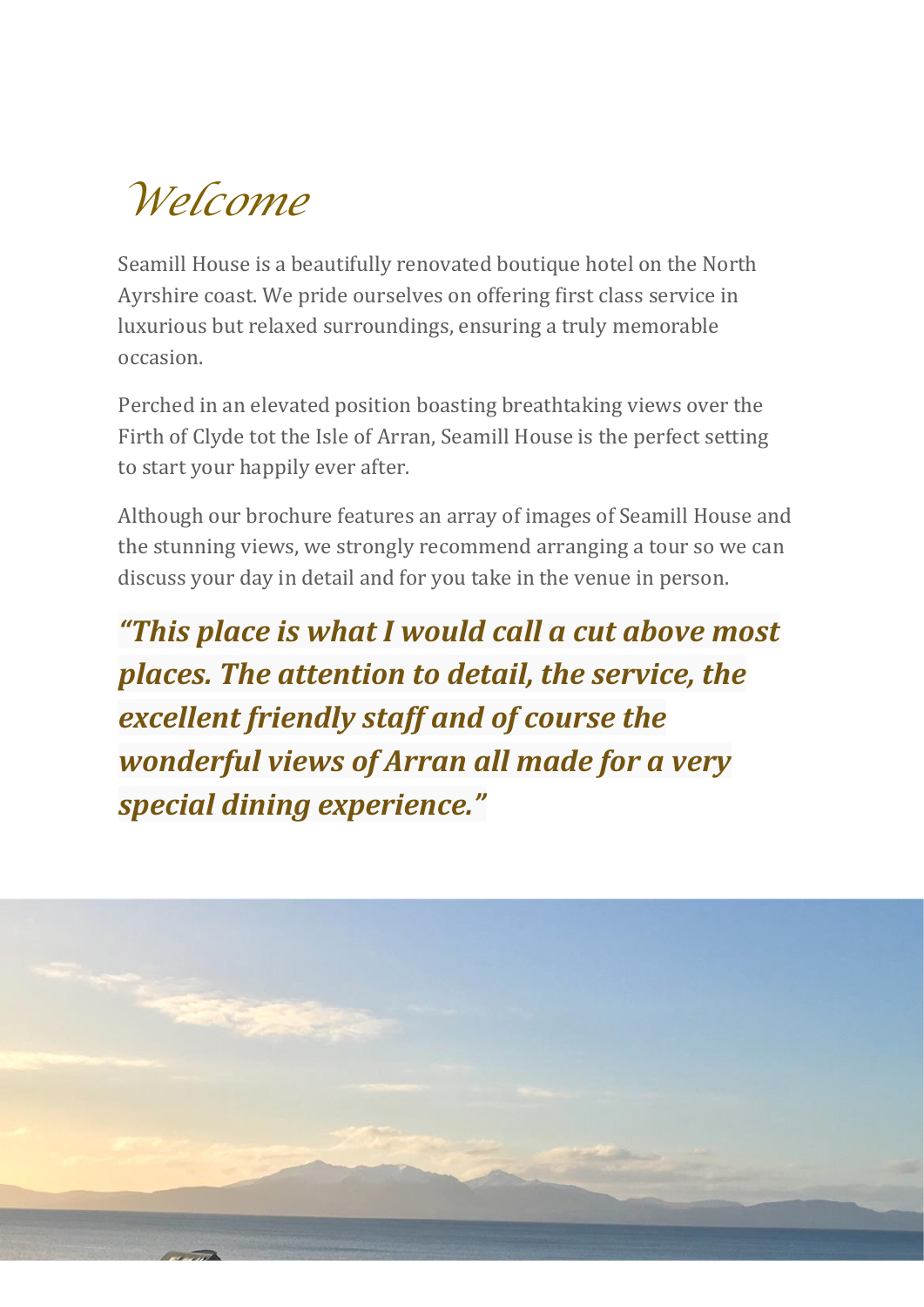

*"This hotel is a little pearl of a place"*

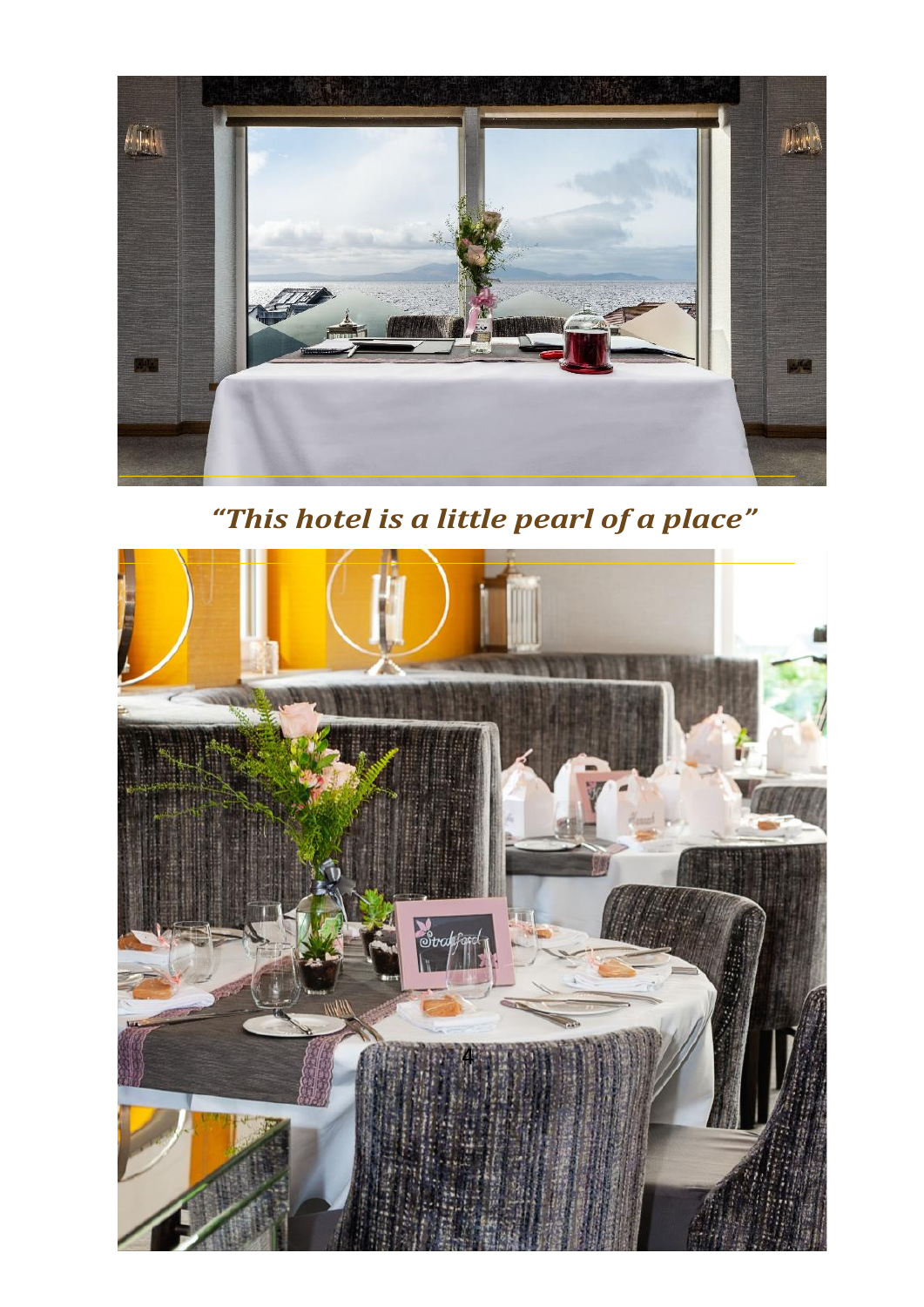# Make It Your Own

At Seamill House, we believe that no two weddings should ever be the same. That is why we work tirelessly to deliver a day that is unique to you.

This beautiful hotel offers outstanding service (without the stuffiness), well-chosen and elegantly prepared menus and, thanks to the stunning surroundings, a truly perfect scene for your wedding day. The rare mix of relaxed luxury and exclusivity will make this boutique hotel feel like your home-from-home as you celebrate with friends and family.

Simply prepare to savour one of life's most cherished moments, whilst your guests enjoy the elegant backdrop and exquisite food of our small but perfectly formed venue. Share the moment, indulge in laughter and celebrate with good friends and family as you have the time of your life

in this stunningly beautiful corner of the North Ayrshire coast.

Your guests can dine in our beautiful restaurant, mingle in the lovely Dunes bar, and retire to one of our award-winning luxurious rooms.

Every wedding package we have created offers you scope to personalise extras because we want to give you the day of your dreams. If you want, we can organise everything for you - from flowers, hair and make-up to cakes, cars and exceptional cuisine.

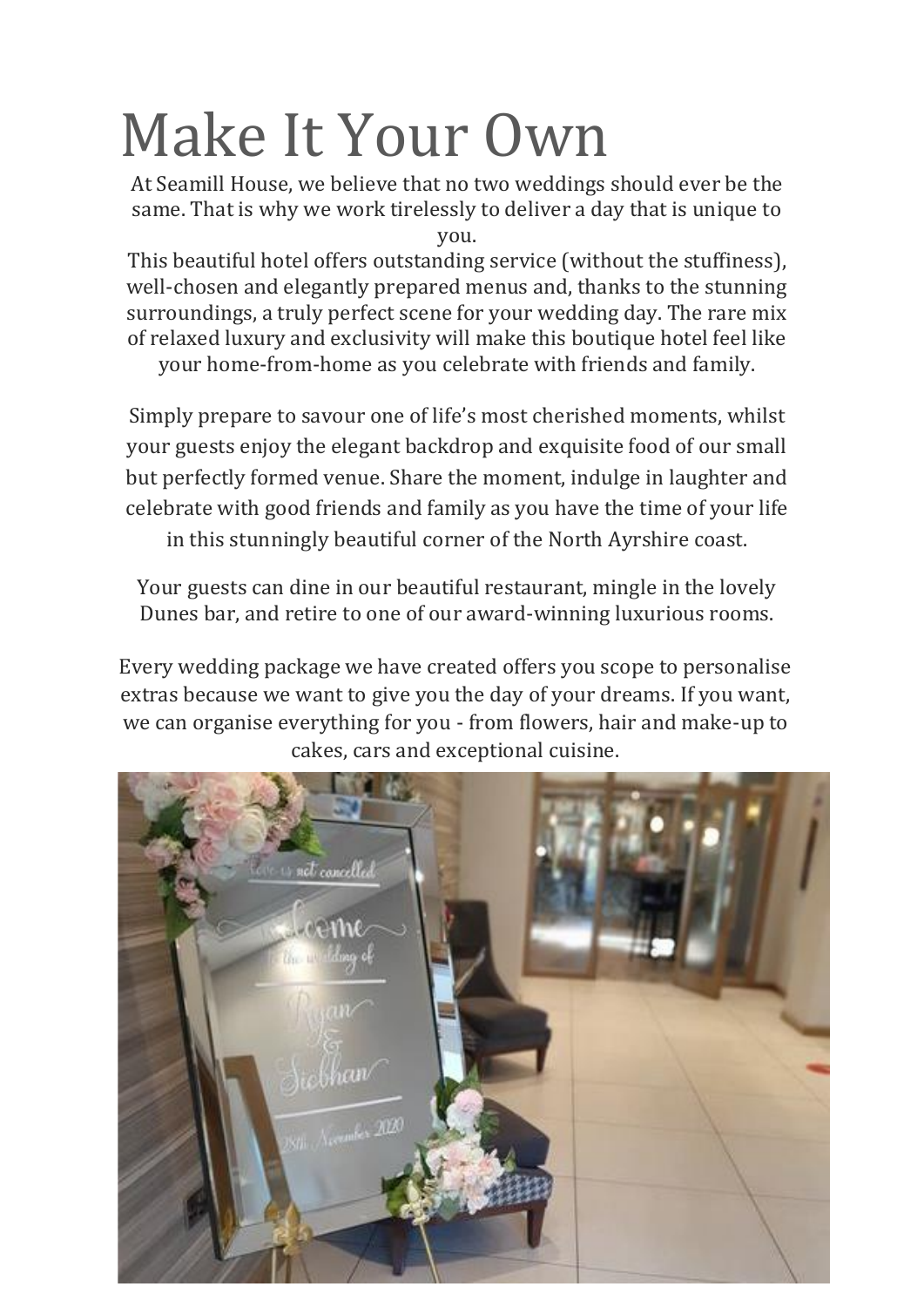# Overview of Packages



### **Your Seamill House**

Our exclusive use packages offer private use of the hotel, and accommodation – with no other guests to consider, our boutique hotel can be further transformed to a beautiful venue to host your ceremony and reception. Due to the increased flexibility offered with exclusive use, and the additional space available, exclusive use is our standard option for most weddings.

All our exclusive use packages include exclusive hire of the hotel from 12pm on the day of your wedding, food and

drink package and accommodation.

"*A tremendous addition to Ayrshire hotel options… We loved the personal feel of service"*

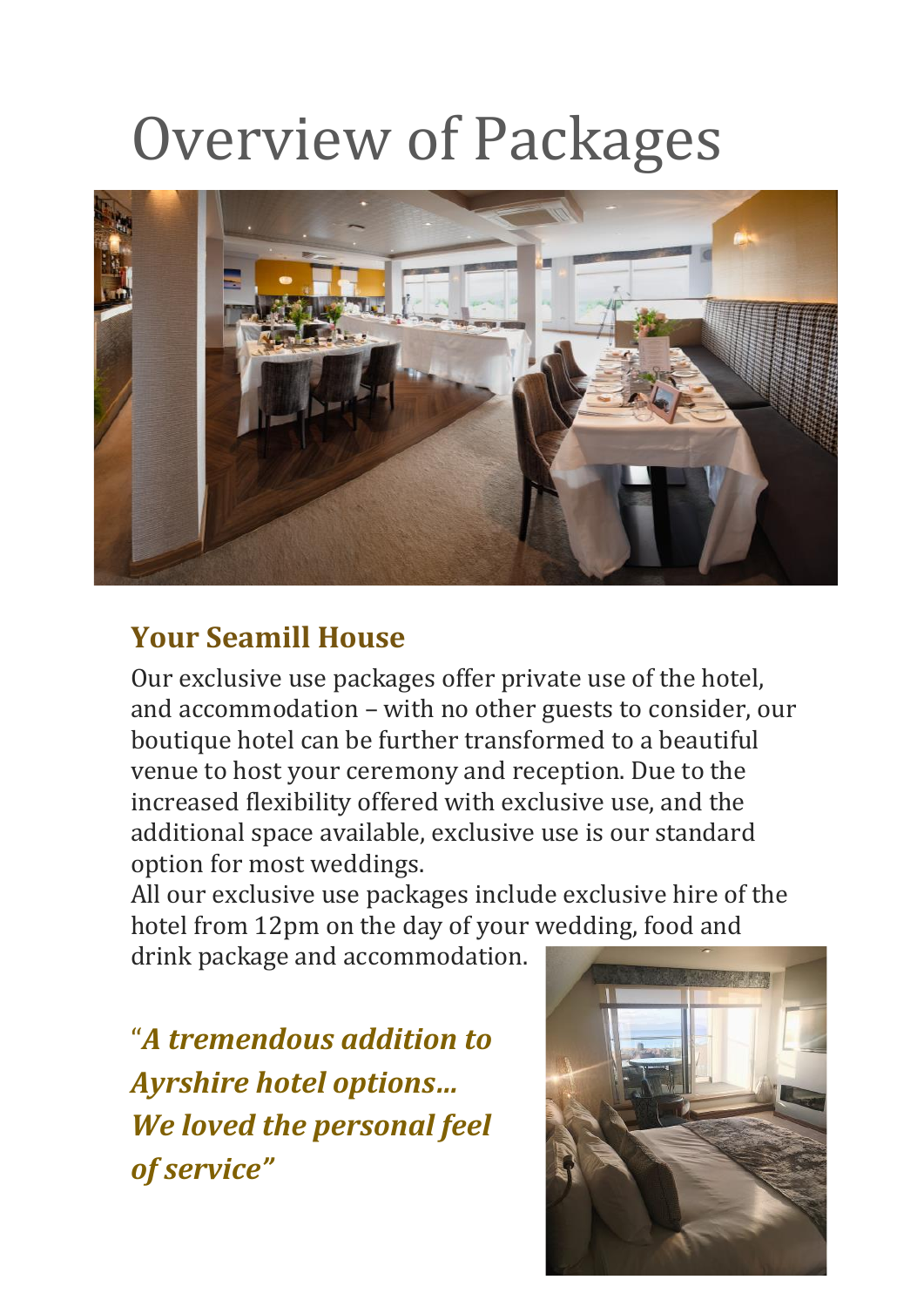

### **Nearest & Dearest**

The Glenbryde is the perfect venue for smaller ceremonies of up-to 25. The room offers a blank canvas that creates a perfect opportunity to style your day your way. With a warm friendly atmosphere that is relaxed, yet perfectly suited to your special day.

When set for a ceremony, the existing furniture is rearranged to create a real cosy and intimate setting that really adds to the charming and warming character of the hotel which is sure to make you and your guests feel right at home.

If you want to extend an invitation to up to 45 additional guests for the evening, Dune's Bar is all yours!



*"The food was absolutely amazing, the atmosphere was perfect & it was a stunning setting too. The staff were also excellent & couldn't do enough for you, it was a perfect day. Thank you."*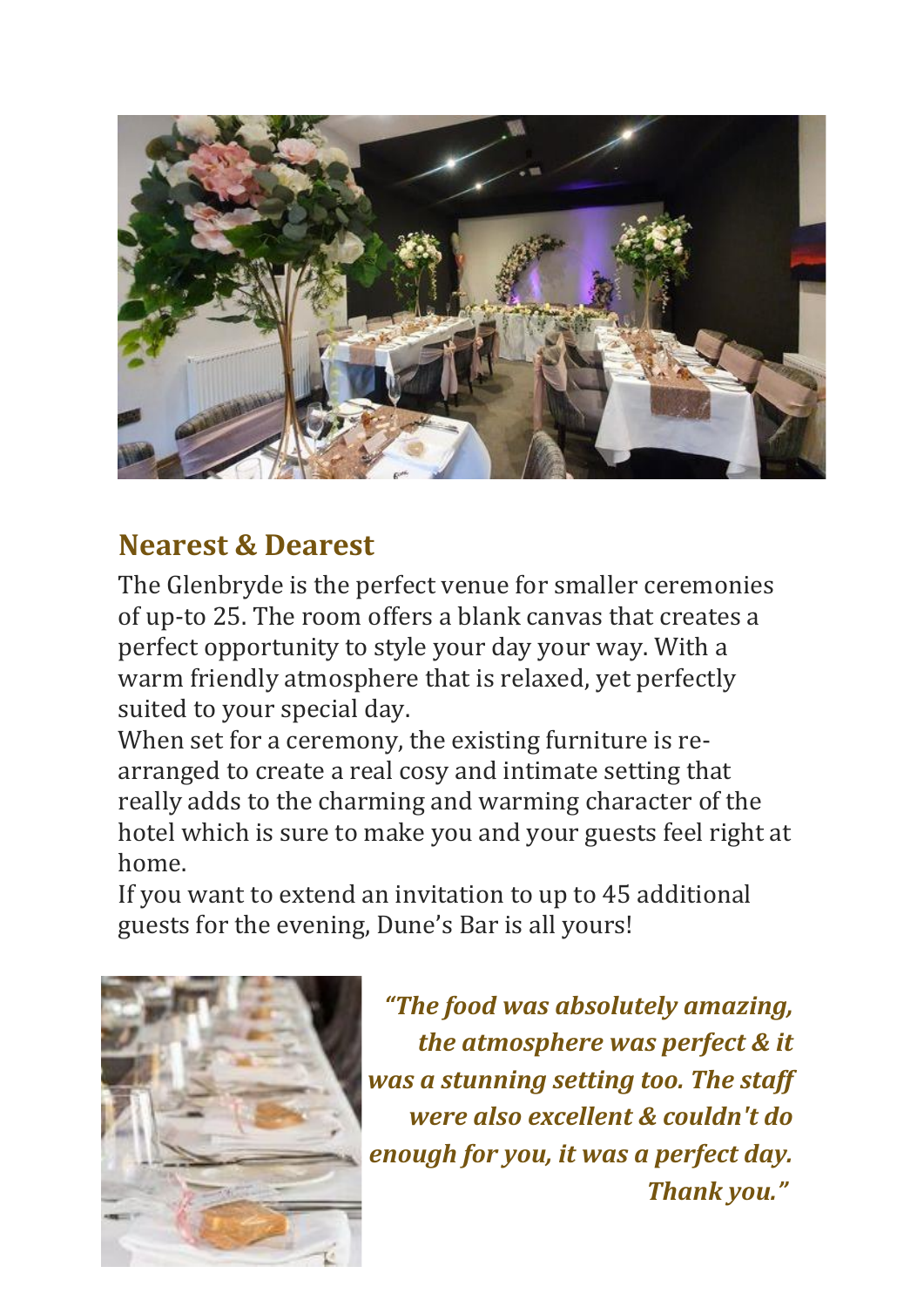#### **Your Seamill House**

All 3 executive suites the night before, and all 9 bedrooms on the day of your wedding Late check out for 4 rooms the day after the wedding Additional children's beds as required (up to a maximum of 4) Full Breakfast (plus optional breakfast in your room on wedding day) Exclusive use of entire hotel Use of sound system for ceremony and wedding breakfast music Prosecco and canapes on arrival for all ceremony guests Table linen for wedding breakfast Prosecco for speeches and on arrival for reception Bespoke 3 course wedding breakfast plus tea/coffee Evening finger food buffet Your wedding cake sliced and served with evening buffet Dedicated wedding coordinator 'Anniversary' stay Complimentary wedding meal tasting for you and your significant other **Nearest & Dearest** Three allocated luxurious standard rooms plus one executive suite for the day of your wedding OR all rooms (option 2) Late check out the day after your wedding Additional children's beds as required (up to a maximum of 2) Exclusive use of Glenbryde (and Dunes for option2) Use of sound system for ceremony and wedding breakfast music Private room for entertaining the kids during photos Prosecco and canapes on arrival for all ceremony guests Table linen for wedding breakfast Prosecco for speeches Bespoke 3 course wedding breakfast plus tea/coffee Prosecco for start of reception

#### Evening finger food buffet

Your wedding cake sliced and served with evening buffet

Dedicated wedding coordinator to assist in planning and the smooth running of your day

Option 2 – Add 45 additional guests for your evening reception